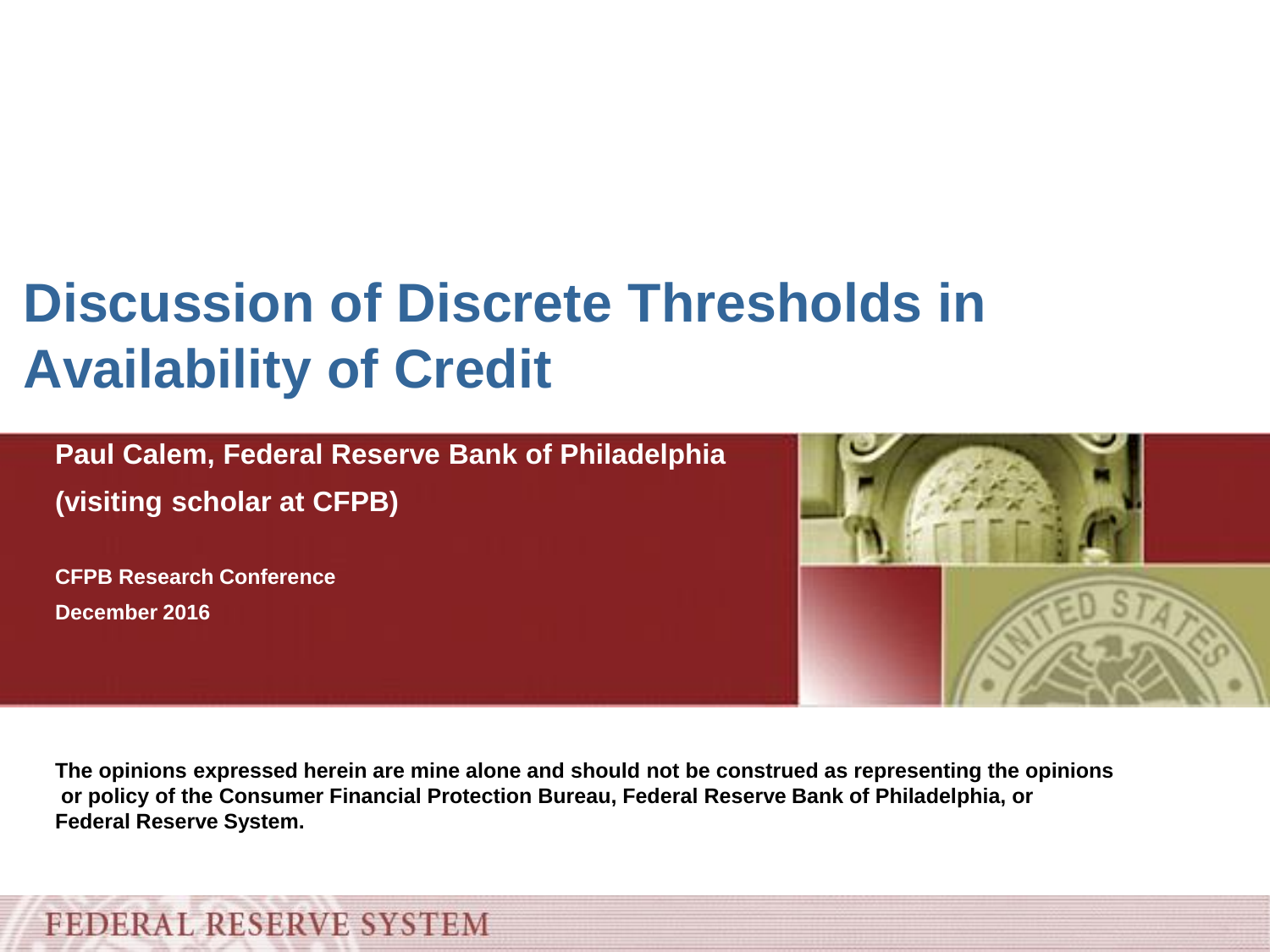#### **Impacts of Credit Thresholds**

- *Laufer and Paciorek*: Impact of credit score thresholds in mortgage lending on mortgage origination and other creditrelated outcomes
- *Argyle, Nadauld, and Palmer*: Impact of credit score thresholds in auto lending on loan terms and other creditrelated outcomes, and role of borrower search costs in this context
- *DeFusco, Johnson, and Mondragon*: Impact of the DTI threshold in the ATR/QM rule (implemented January 2014) on pricing and availability of jumbo mortgages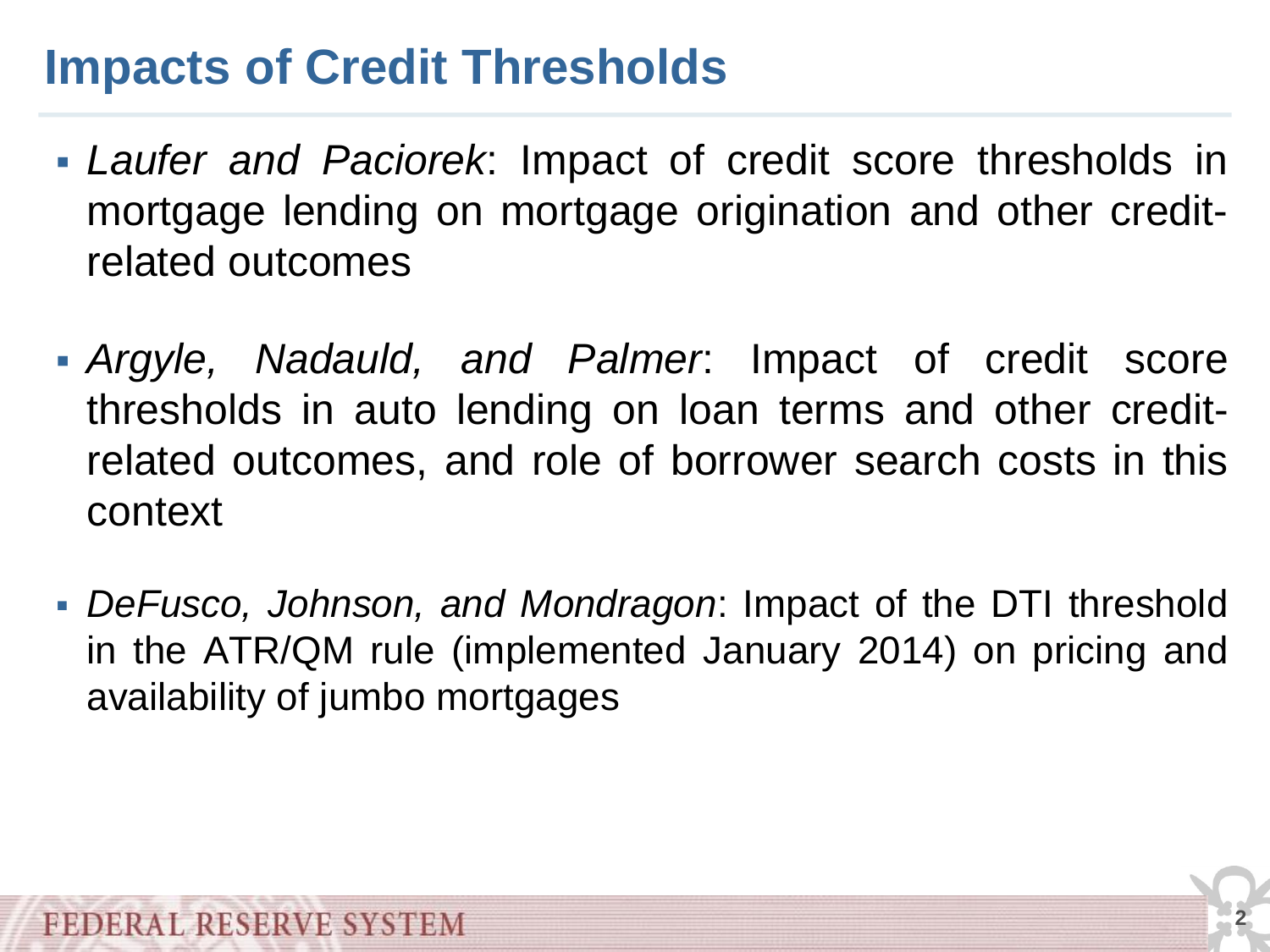#### **Impacts of Credit Thresholds**

- All three papers highlight significant credit availability and pricing impacts of thresholds used in lending decisions
	- Discontinuous drop in mortgage originations as FICO scores fall below 620 and 640, after credit tightening (by FHA lenders) in 2010
	- Discrete increase in average auto loan interest rate and decline in term to maturity at FICO thresholds applied by (credit union) lenders (analyzed at representative values of 600, 640, and 700)
		- Also, decrease in value of purchased auto
	- Interest rate premium on jumbo mortgages to borrowers with DTI greater than 43 percent following implementation of the ATR/QM rule
		- Drop in FRM originations to this group, as reported by large servicers
- These represent important contributions to our understanding of mortgage and consumer credit markets

**3**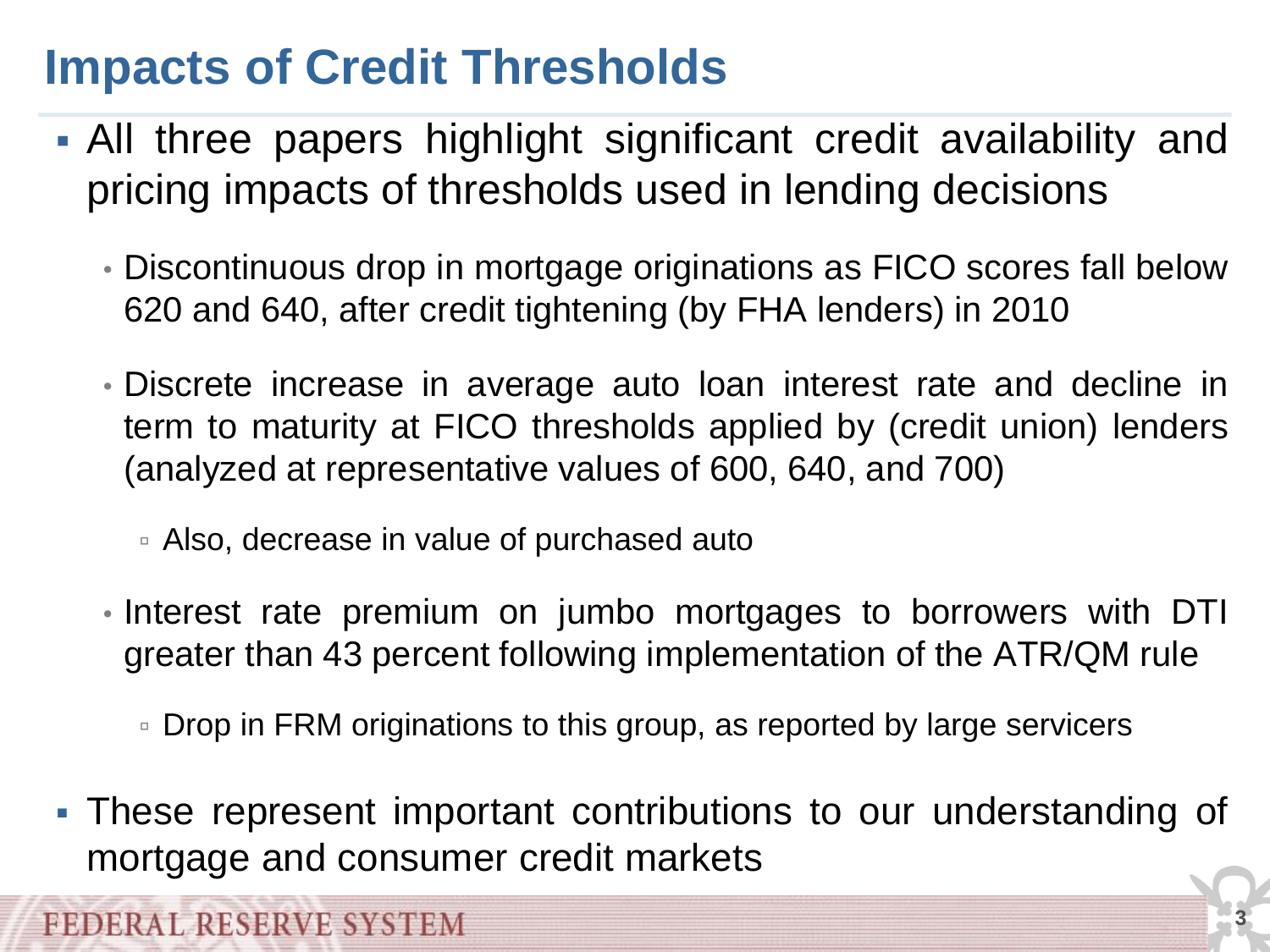### **Impacts of Credit Thresholds: Other Findings**

- *Laufer and Paciorek* find that reduced mortgage credit availability below the score thresholds are associated with reduced auto loan availability and with reduced mobility of households
- *Argyle, Nadauld, and Palmer* find that the impacts of auto lending thresholds are exacerbated in markets with larger search costs for borrowers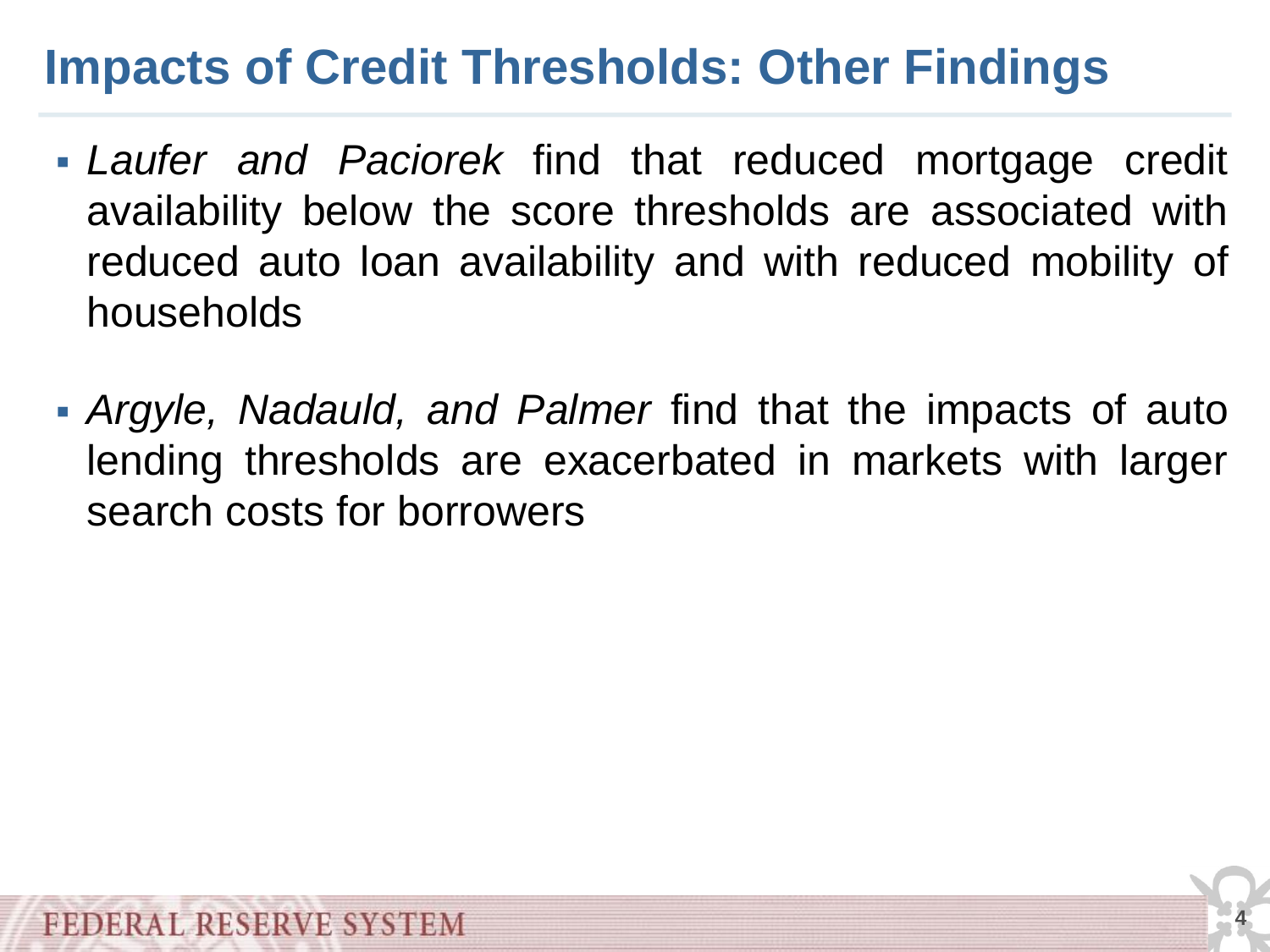#### **Impacts of Credit Thresholds**

**BEDERAL RESERVE SYSTEM** 

- The three papers are distinguished by specific empirical goals and challenges
	- *Laufer and Paciorek:* Are the threshold effects observed for large mortgage servicers representative of the full population?
		- Challenge: extrapolate observed impact of FICO score thresholds in servicing data to the general population in Equifax data (with Risk Score)
	- *Argyle, Nadauld, and Palmer* argue that borrowers with lower credit scores face higher search costs and, consequently, are adversely impacted by score thresholds in auto loan markets
		- □ Challenge: Relating threshold effects to search propensity and search costs
	- *DeFusco, Johnson, and Mondragon*: Difference-in-difference approach to examine the impact of adoption of the ATR-QM DTI threshold
		- Challenge: Requires data representative of the entire market (study relies on data from large servicers, FRM only)

**5**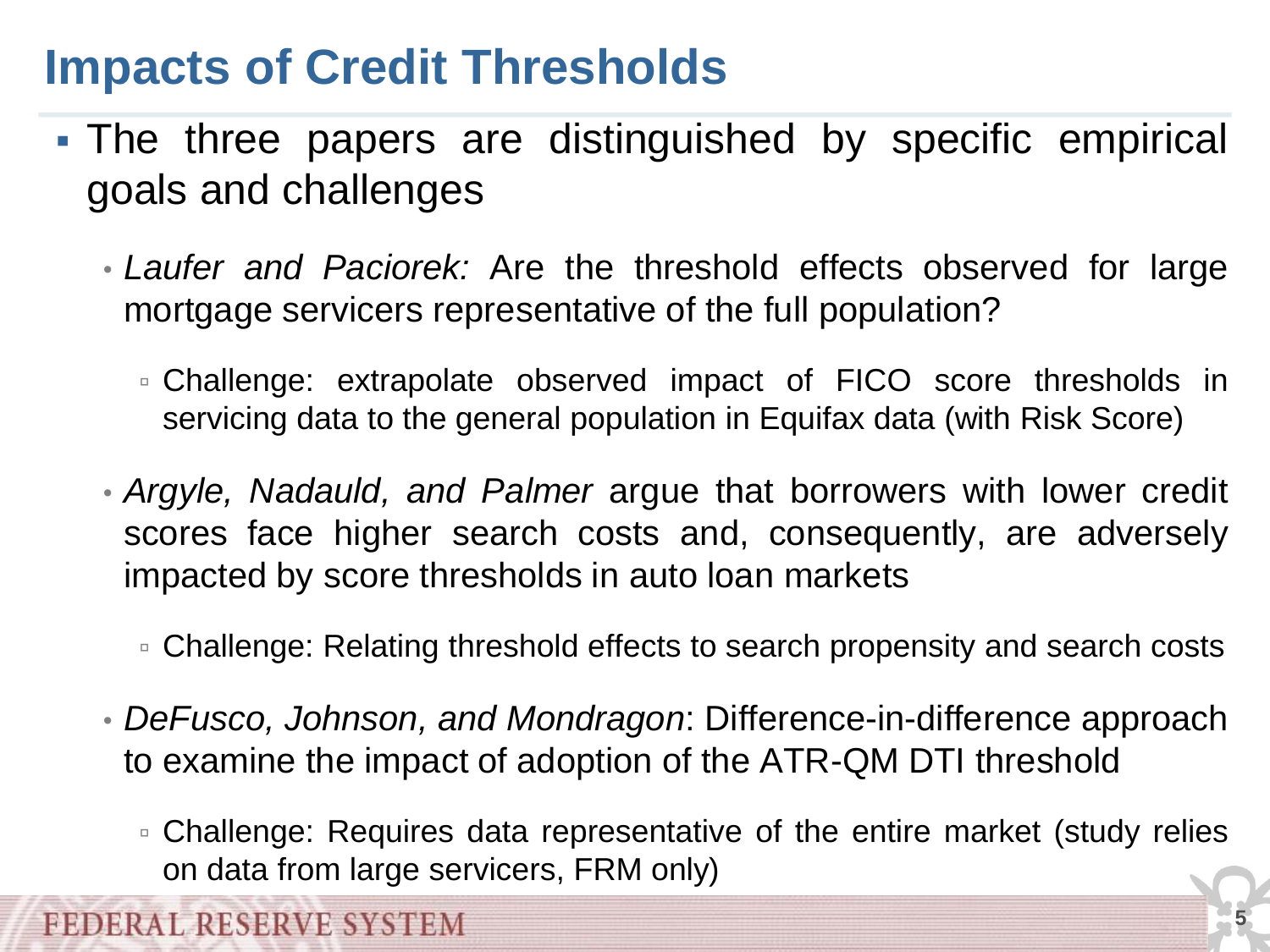#### **Borrower self-selection at lending thresholds**

- All three papers are subject to potentially confounding impacts of borrower self-selection
	- *FICO Thresholds:* Assuming that better options are available to those who seek them, as argued by *Argyle, Nadauld, and Palmer,* more sophisticated borrowers with FICO scores below the applicable thresholds might self-select to these better options
		- In *Argyle, Nadauld, and Palmer,* such borrowers may self-select to lenders applying thresholds other than 600, 640, and 700, leading to biased assessment of the impact of these thresholds
		- In *Laufer and Paciorek,* such borrowers may self-select to regional or community banks non-banks external to the servicer database used in the study
	- *DTI threshold*: Households with the ability to do so can reduce their debt exposure to meet the DTI requirement
		- Such self-selection may impact *DeFusco, Johnson, and Mondragon*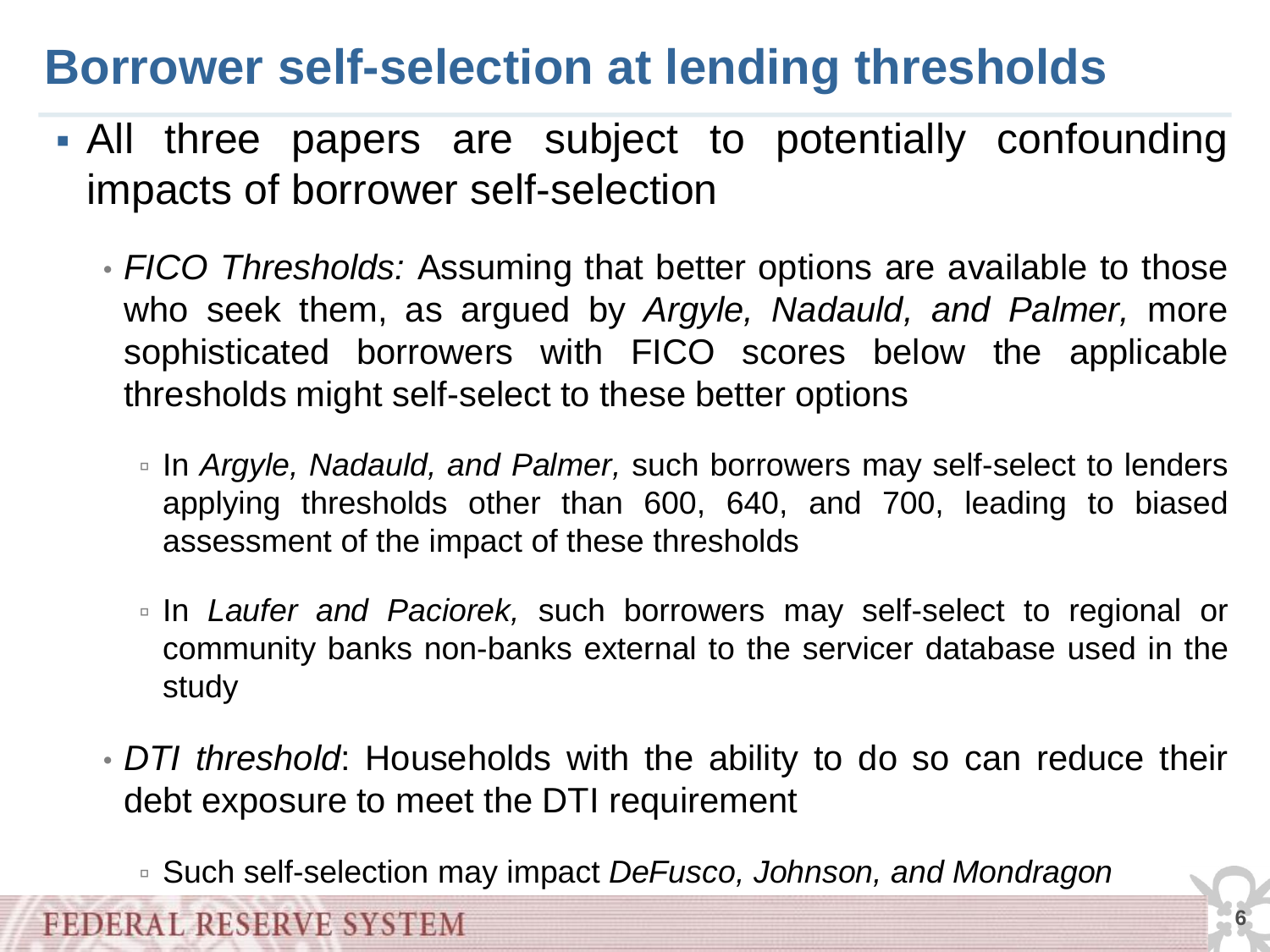*Laufer and Paciorek:*

- Empirical approach is murky and seems overly complicated
	- A regression discontinuity approach that tests for impact of ad hoc "affordability measure" (defined as the probability that FICO < threshold times the threshold impact derived from the servicing data)
	- Assumes a linear relationship between number of originated mortgages and Equifax's Risk Score in neighborhood of the threshold
	- Could just as well assume a linear relationship to probability of FICO less than threshold and non-linear relationship to Risk Score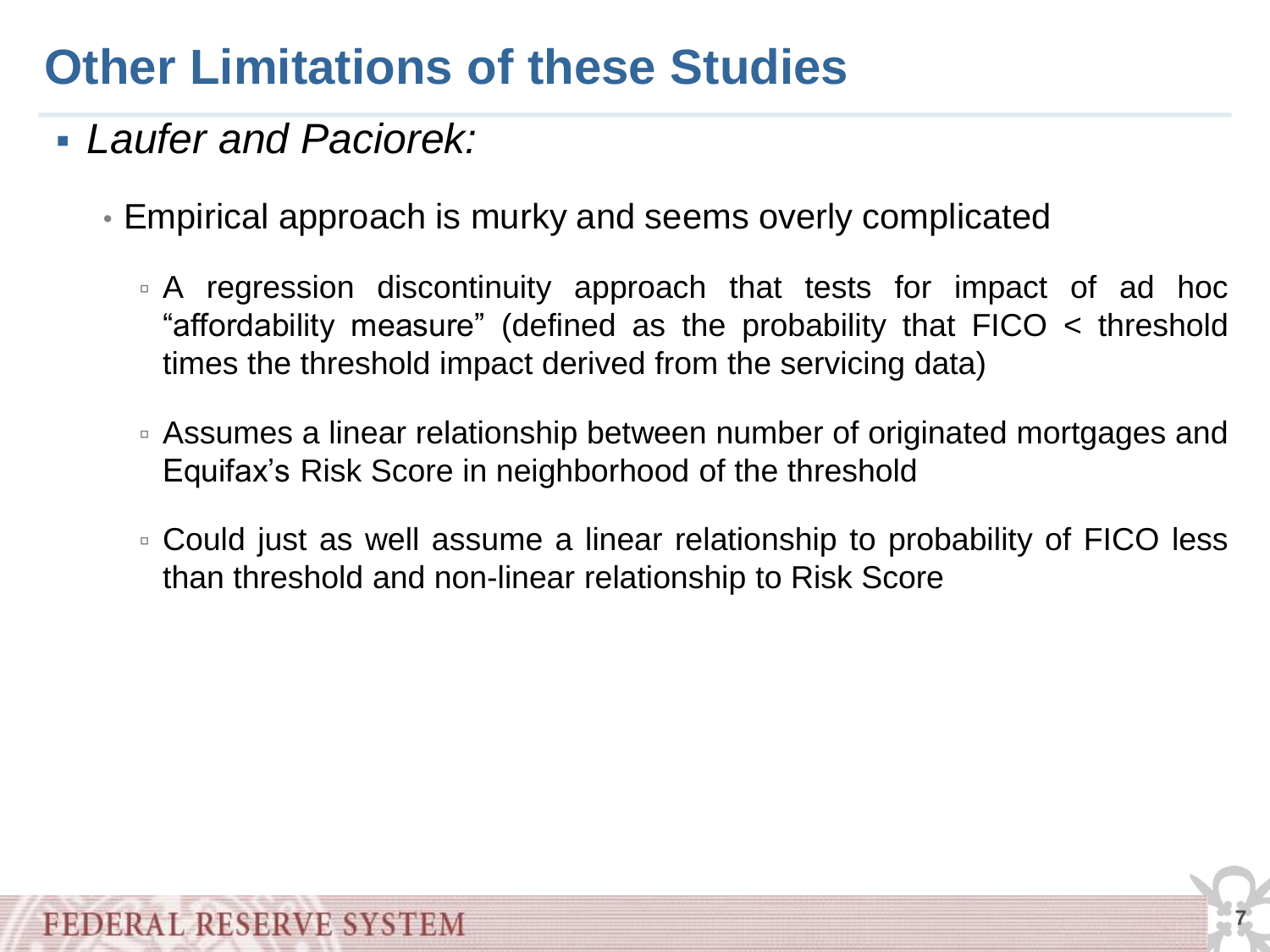- *Laufer and Paciorek:*
	- Would be more transparent and intuitive to define a Risk Score range such that probability that FICO exceeds some critical level (say 75 percent), and test for threshold impact in this neighborhood
		- Control linearly for Risk Score, but only after confirming that the relationship of number of originated mortgages to Equifax's Risk Score is roughly linear above and below the threshold neighborhood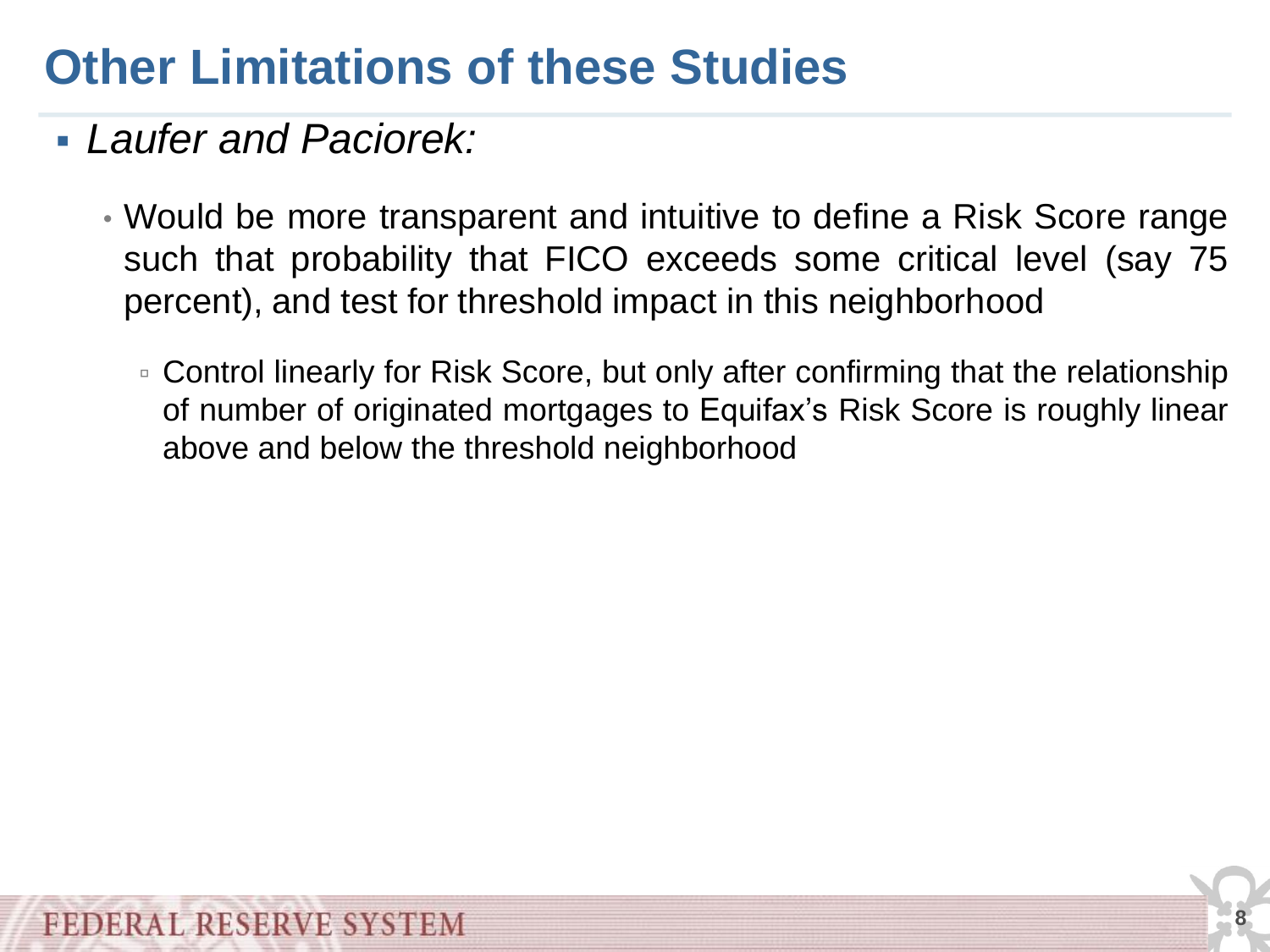#### *Laufer and Paciorek:*

- Affordability measure implicitly assumes the impact of the threshold doesn't vary with distance from the threshold
	- When distinguishing between borrowers with and without a previous mortgage, further assumes that the impact of the threshold doesn't vary across these groups
- This study is really about two specific instances of post-crisis credit tightening —2009 and 2010 for FHA originations
	- These occurred in the context of an already tight market for conventional loans (with the exception of the segment eligible for HARP refinancing)
	- The paper seems to lose sight of this context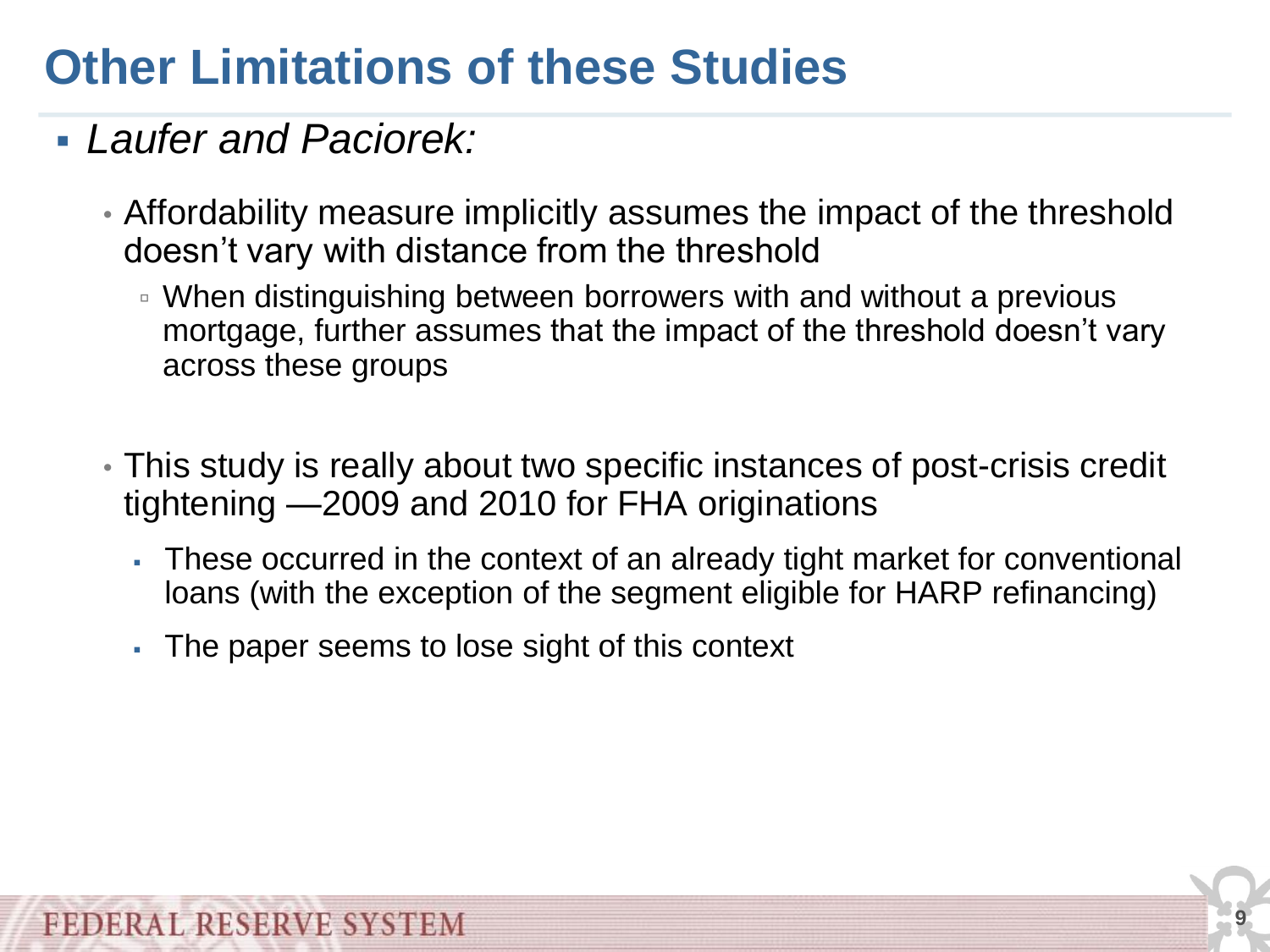- *Argyle, Nadauld, and Palmer*:
	- A direct link between search costs and threshold impacts is not firmly established
		- Separately demonstrates threshold impacts at 600, 640, and 700 score boundaries; price dispersion; and link between search cost proxies and loan "take-up rates"
		- One is left wondering whether the price dispersion primarily reflects niche lenders, since 600, 640, and 700 are purportedly the predominant thresholds
	- Alternatives to the search cost explanation are borrower financial sophistication (noted previously) and statistical discrimination (see Calem and Stutzer, *Journal of Financial Intermediation* 1994)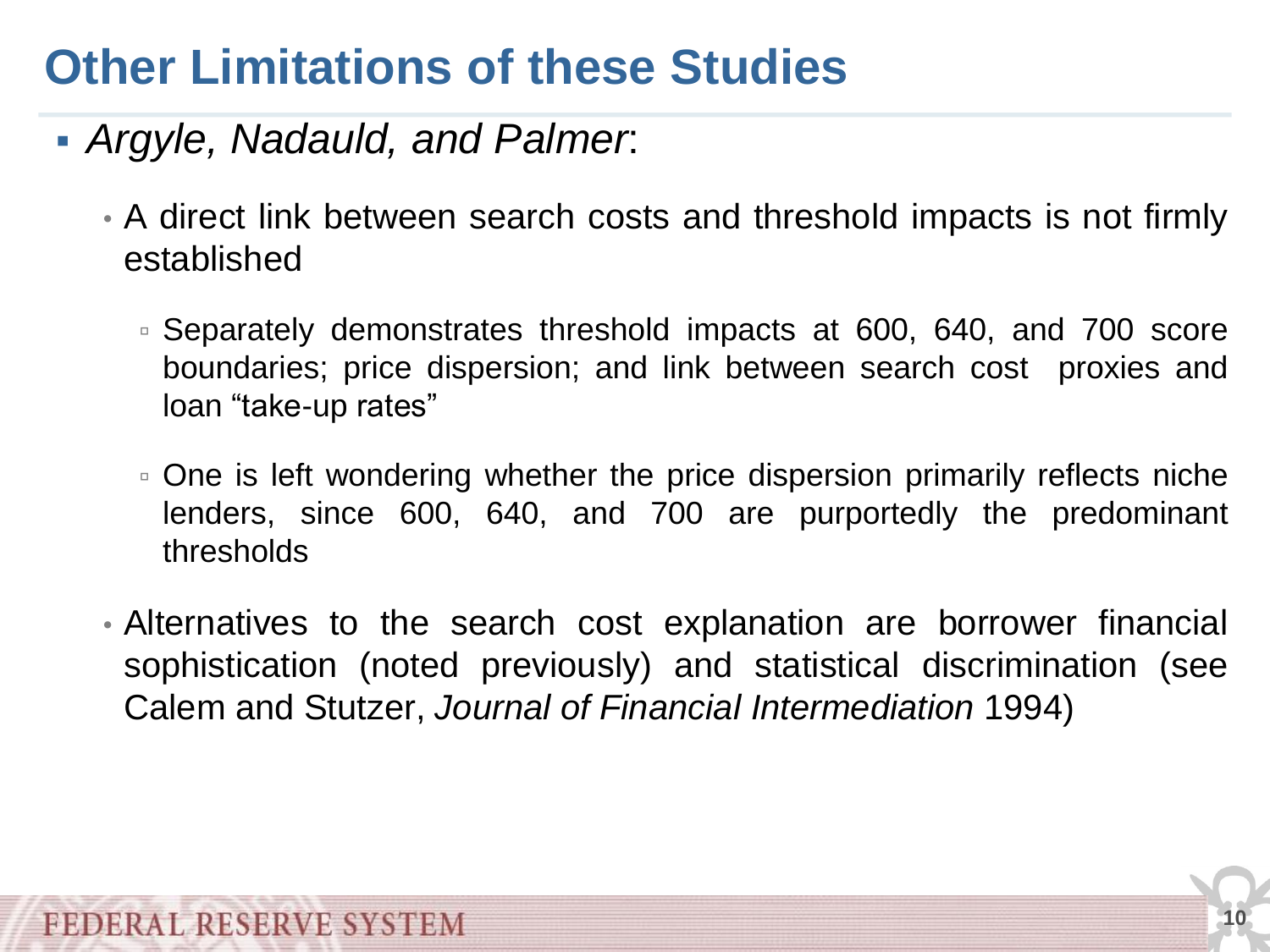- *DeFusco, Johnson, and Mondragon*:
	- As noted previously, ARM mortgages and mortgages originated by other than the large servicers contributing to the CoreLogic database are absent from the data
		- May especially bias the findings on credit availability impact of the ATR/QM rule